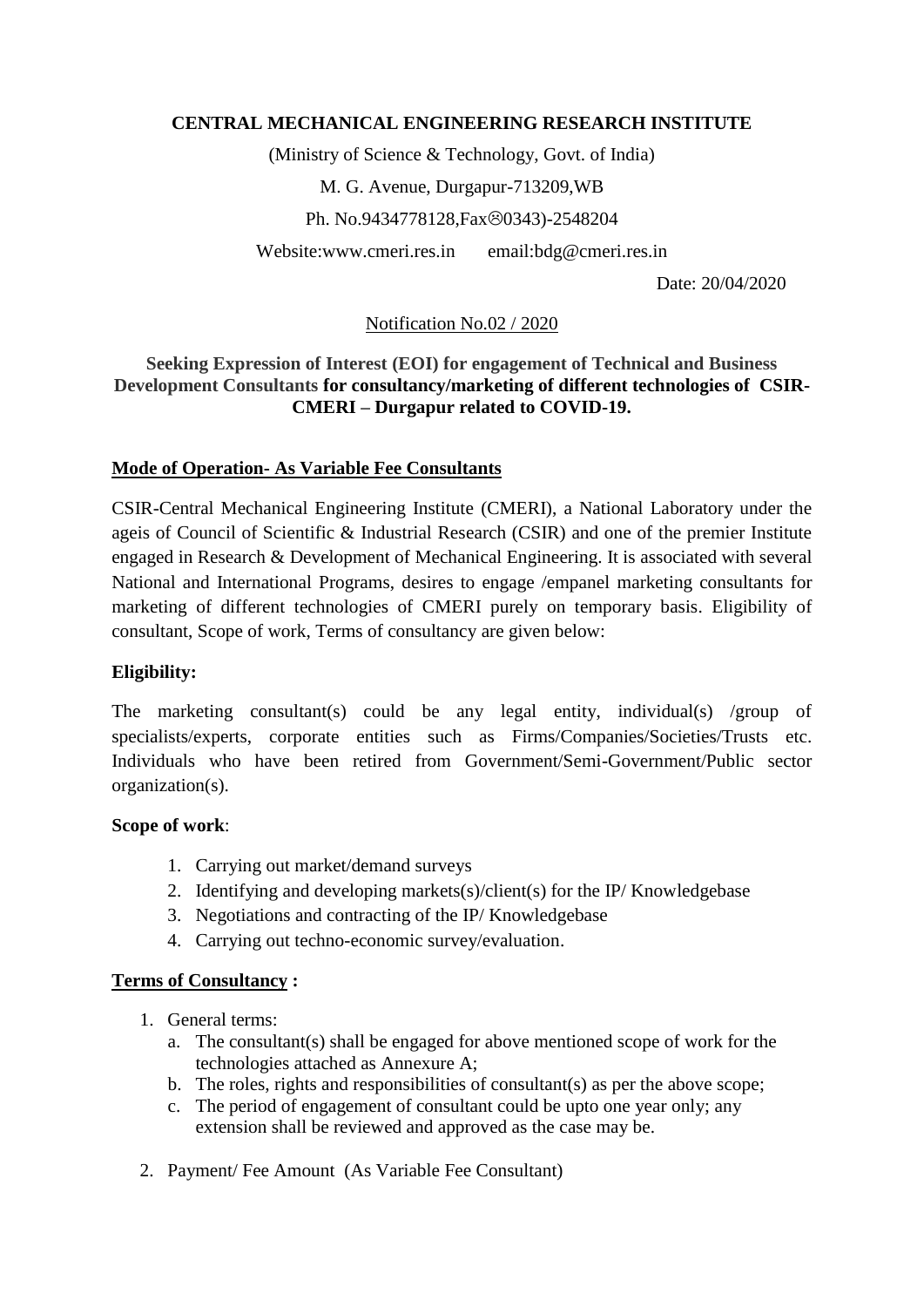- 1. Upto 5% of amount realized from business development with a new customer for Technical services;
- 2. Upto 8% of amount realized for identifying a customer for knowledgebase licensing;
- 3. Upto 15% of amount realized for locating a customer for licensing IP.

Interested parties are requested to send their details (related to their current assignment as Technical and Business assignments) to the undersign.

Dr Anjali Chatterjee The Head, Business Development Group Central Mechanical Engineering Research Institute, M.G.Avenue, Durgapur-713209, WB email : bdg@cmeri.res.in

Eligible consultants shall have to sign an agreement with CSIR-CMERI, before engagement.